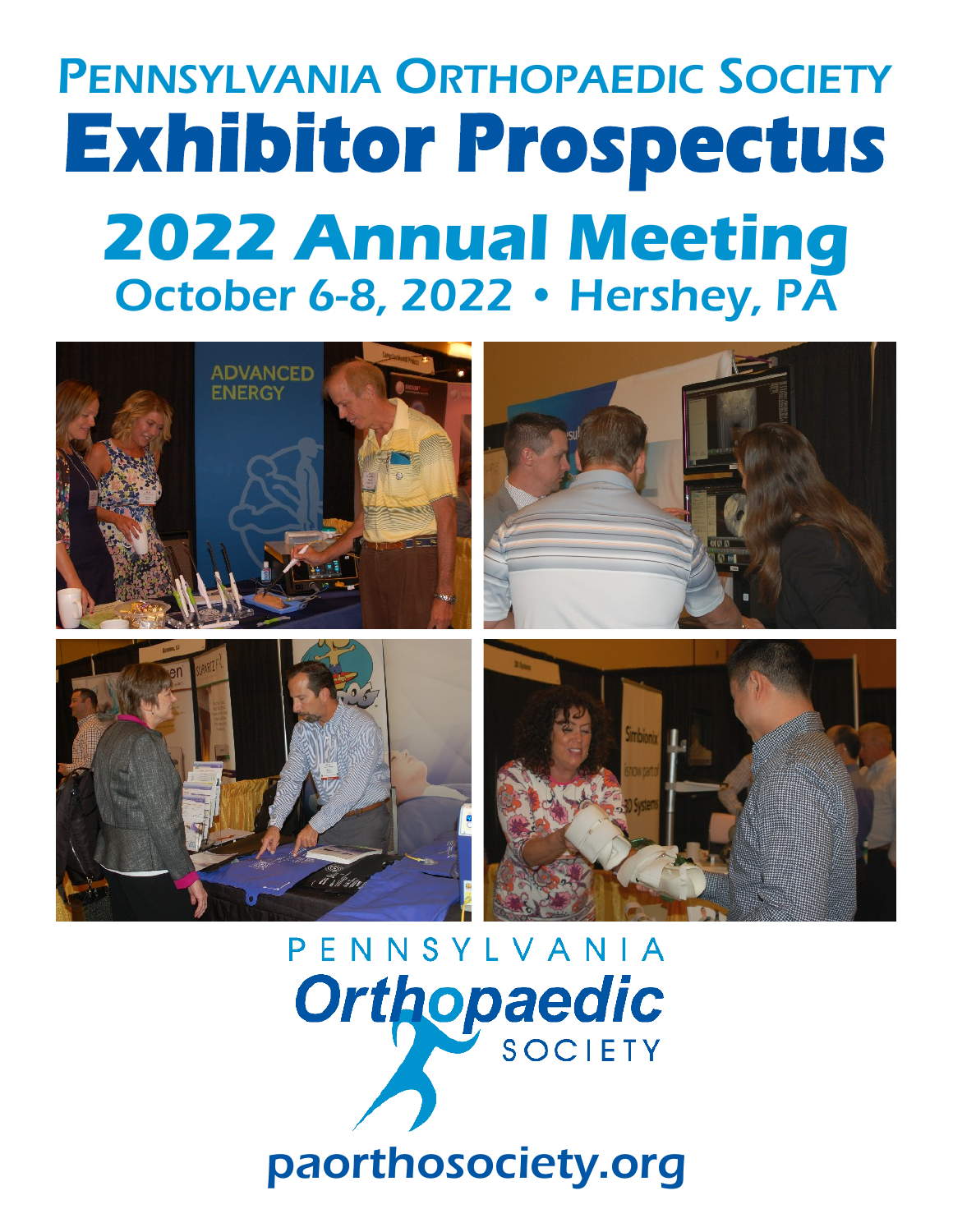## **BENEFITS OF EXHIBITING**

#### **Who Attends the PAOrtho Annual Meeting?**

The Pennsylvania Orthopaedic Society's (PAOrtho's) Annual Meeting is the meeting of choice for orthopaedic surgeons practicing in Pennsylvania and surrounding Mid-Atlantic states. DOs and Allied Health Professionals also attend the meeting to stay ahead of the curve in the field of orthopaedics. PAOrtho provides continuing medical education to those individuals who are on the forefront of both scientific and socioeconomic orthopaedic causes.

#### **Why Choose PAOrtho to Exhibit?**

Understanding the importance of our exhibit partners, PAOrtho strives to make sure your exhibiting funds afford you plenty of face-time with our attendees. We believe these connections are as valuable to our attendees as they are to you. Exhibiting with PAOrtho provides you the benefit of the following:

#### **Dedicated Time With the Attendees**

Continental breakfasts and breaks are served in the exhibit hall. We arrange the exhibit hall so that food and beverages are strategically placed to maximize traffic for everyone. Additionally, we have an **Exhibitor Reception**, a two-hour social event with drinks and heavy hors d'ouevres in the exhibit hall. This event is well attended and usually exceeds the time scheduled because of the positive experience. It's a great setting to develop relationships with the doctors. We have several **breaks each day** and give out prizes valued at approximately \$275 per day in the exhibit hall. Doctors are required to have a card stamped by numerous exhibitors in order to be eligible for the prize. We find that in addition to the general interest in your products and services, the prize is a great incentive to drive traffic to you.

#### **FREE Pre-Meeting Attendee Mailing List**

Exhibitors will receive a complimentary pre-registered attendee mailing list when it becomes available before the meeting. You can use the list to promote your products/services in advance and potentially boost traffic at your booth.

#### **FREE Post-Meeting Attendee Mailing List**

To assist you in your post-meeting marketing efforts, PAOrtho will supply, upon request, a FINAL list of registrants which will allow you to conduct follow-up correspondence with registrants via mail.

#### **Attendance at the Scientific Portion of the Meeting**

To better prepare and equip your sales force, PAOrtho welcomes and encourages your registered representatives to attend the scientific program portion of the meeting. This will enable your company to gather the most current and relevant information in the orthopaedic field, further build rapport with the attendees, and gain a competitive advantage in the industry.

#### **Acknowledgement in the Scientific Program**

Your company will be listed in the Scientific Program along with contact information, website address, and a brief company description.

#### **Personalized Onsite Assistance**

PAOrtho strives to make your exhibiting experience the best business investment possible. We appreciate your involvement and look forward to partnering with you for many years to come. To ensure a positive experience and productive meeting, we have a dedicated PAOrtho Onsite Coordinator available to assist you with locating doctors and making exhibit arrangements. Friday morning, breakfast is on us and delivered fresh to your booth!

#### **Travel and Hotel Information**



**Meeting Hotel Hershey Lodge 325 University Dr Hershey, PA 17033**

The Hershey Lodge is located in Hershey, PA and is about 20 minutes from Harrisburg International Airport, 2 hours from Philadelphia, and 3.5 hours from Pittsburgh. To reserve a room, please call the hotel at **(855) 729-3108**. Self-parking is complimentary; Valet parking is \$27 per night.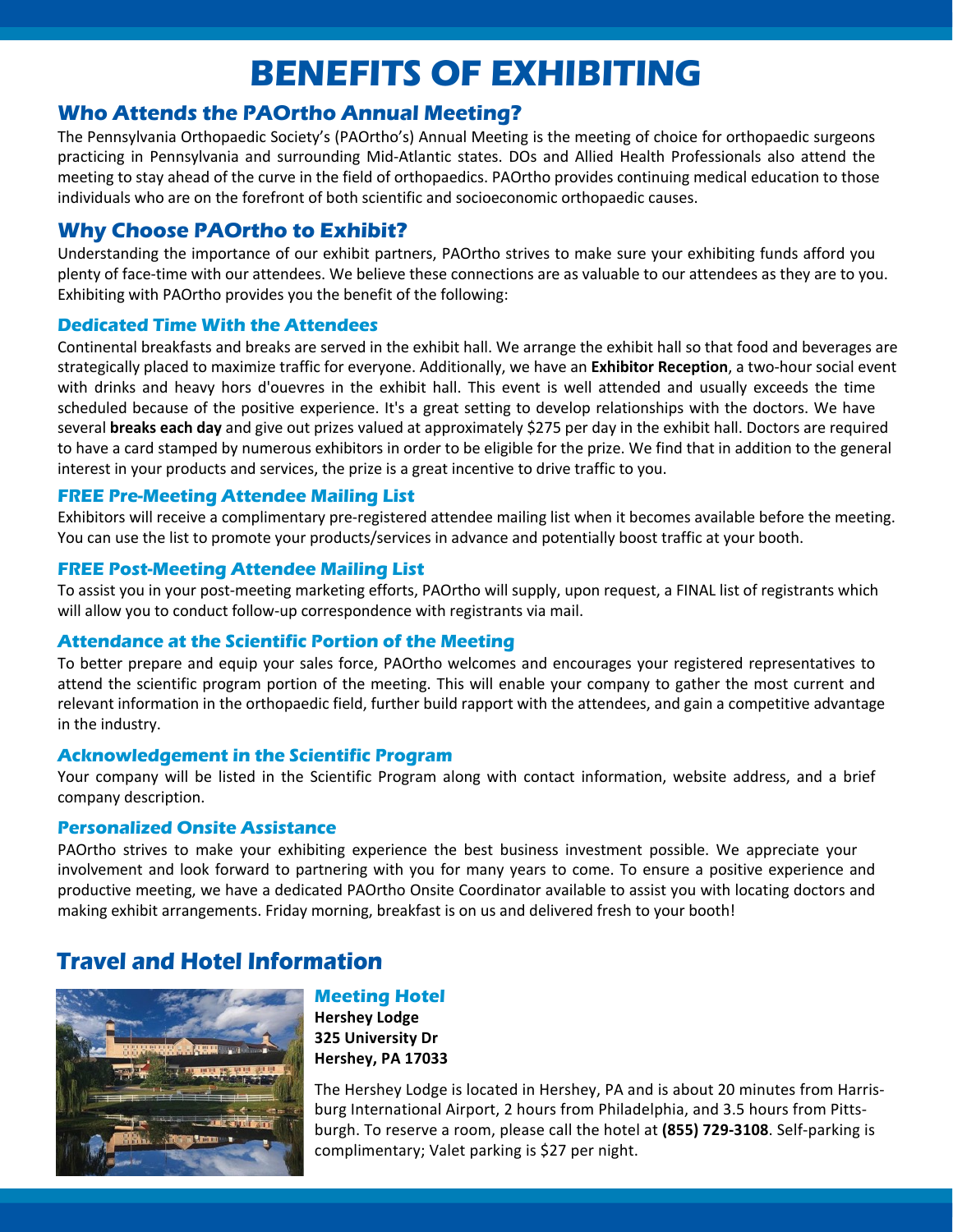## **Interested in maximizing your exposure to PAOrtho attendees? Become a meeting sponsor!**

PAOrtho offers sponsorship levels that allow you to stand out and enable you access to additional social environments to meet with medical professionals. Sponsorship levels either include or provide a discount on the additional opportunities below. Please see page 4 for a list of the sponsorship levels and the benefits included or the discount available to purchase additional opportunities.

#### **Pre-Meeting Advertising**

As a sponsor, you will have the opportunity to include side-advertising for your company in one of the pre-meeting emails sent to every member of PAOrtho. This is a great way to reach every member of the association, even if they are unable to attend the meeting. As a Gold or Silver sponsor, you will also have the ability to run a banner ad on the PAOrtho website, which receives additional traffic as our registrants sign up for the meeting.

#### **Welcome Packet Advertising**

Provide us with a flyer or advertisement to include in our meeting registration packets. There is no better way to immediately make your presence known to meeting attendees.

#### **Showtime Breakfast/Lunch Presentation**

Have a new product or procedure you want to debut or promote? As a Gold or Silver sponsor, you may have the opportunity to give a presentation over breakfast or lunch in our main scientific program room. There will be no competing scientific events during this time period.



## **PFNNSYIVANIA Orthopaedic** SOCIETY

#### PAOrtho Meeting IMPORTANT DATES

August 12, 2022 Deadline for Exhibitor Application and \$500 Deposit

August 26, 2022 Deadline for Cancellation and Partial Refund

August 26, 2022 Final Deadline for Balance of Exhibitor fees

September 2, 2022 Deadline to Submit Copy for Final Program

October 6, 2022 Booth Set-up (3:30pm – 6:30pm)

October 7, 2022 Exhibits Open (6:30am – 5:00pm)

October 8, 2022 Exhibits Open (6:30am – 12:00pm)

### **Registration and Badge Pick-Up**

Exhibitor check-in and set-up is scheduled for Thursday, October 6, 2022 from 3:30 pm - 6:30 pm. A meeting packet with exhibitor identification badges will be distributed upon check-in at the Exhibitor Registration Desk. All onsite representatives and spouses / guests who will attend the meeting must coordinate participation through their respective company. The number of onsite representatives varies by exhibit level (please see chart on page 4).

#### **EXHIBITOR BADGES MUST BE WORN THROUGHOUT THE DURATION OF THE MEETING.**

They are proof of registration and are required for admittance to all functions and social events.